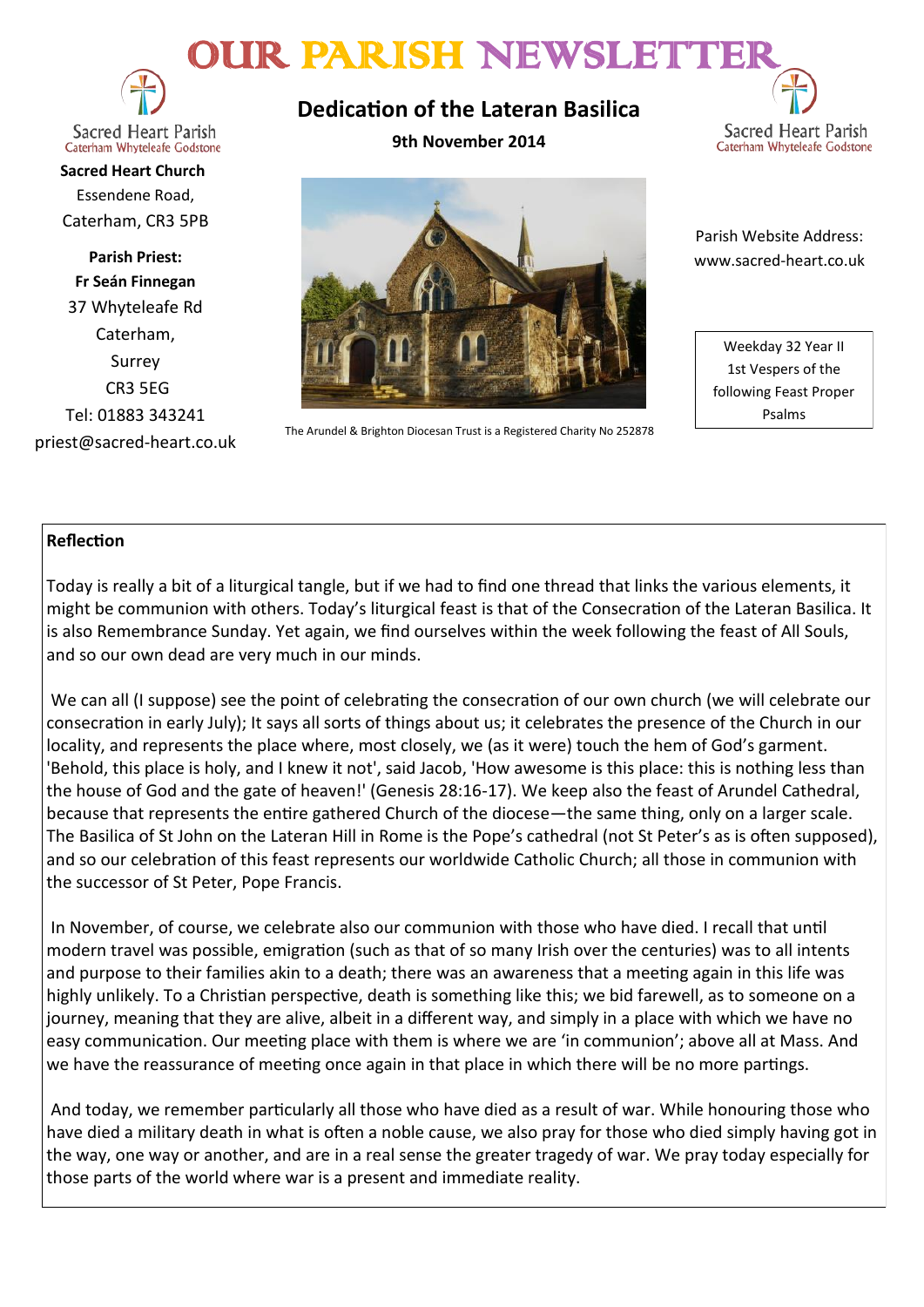## **First Holy Communion 2015**

 Dates for your diary: 8/1/15 - 3rd Parents Evening 11/1/15 - Children's 1st Session and Enrolment Mass

If you have any queries, please contact Anne Marie Young either via email [fhc.sacredheart@gmail.com](mailto:fhc.sacredheart@gmail.com) or by phone 07949 938984.

#### **Advent Group**

Wednesday mornings through Advent. Meet at 10am in the Old Hall. Beginning 26th November, 3rd, 10th and 17th December. Prayer and Reflection Program by the Diocese of Arundel and Brighton.

Thursday evenings through Advent. Meet at 7.30-9pm in the Old Hall. Beginning 27th November, 4th,11th and 18th December.

'Reflections in the Baubles'. Course designed by Spiritual Director Helen Warwick. Please see poster in the church porch.

Sunday evenings through Advent. Meet at 7.30-9pm Godstone RH9 8JF. Beginning 23rd November, 30th Nov, 7th and 14th December.

Prayer and Reflection Program by the Diocese of Arundel and Brighton.

Please find the sign-up sheets with details in the church porch.

## **CAFOD QUIZ NIGHT Friday 28th November**

Tickets are now available at £10 each (to include supper). Please purchase tickets after Mass or telephone Chris (343404) or Biddy (345749).

Why not get a group of 8 together to make a table? The proceeds will help CAFOD to reach out on our behalf, to the poor of the developing world.



Please remember in your prayers the souls of Akram Hanna Shaikh, Bill Jones, & Ann Montague.

May they rest in peace and their families be comforted.

Diane Bailey's funeral will be on Wednesday 12th November, 11.00am at Holy Family Church, Sanderstead.

Bill Jones' Requiem Mass will take place here at the Sacred Heart on Thursday, 13th November, at 12.30pm.

Ann Montague's Requiem Mass will take place here at the Sacred Heart on Tuesday 18th November, at 10.00am.

# **Offertory Collection**

Sincere thanks for your generosity last weekend: Offertory - £790 (Gift Aid £305.88)

## **Governors required for St Francis School:**

Due to the Government's National Reconstitution requirements for 2015, St Francis will be undertaking their own Governing body reconstitution. There will be opportunities for three Foundation Governors to join the Governing Body team. If you are interested in knowing more about becoming a Governor and using your skills to benefit the school, the current members are happy to talk about their roles. Please phone or email the office with your details and someone will contact you - 01883 342005 office@stfrancis.surrey.sch.uk . Further details are also available on the school website.

> *Today at 3pm: Blessing of graves in the Cemetery.*

# *Day of Prayer and Healing*

*You are warmly invited to the next Day of Prayer and Healing at Chilworth Abbey, on Saturday 15th of November 10.20 am to 4.20 pm.* 

*The Day includes Holy Mass, opportunity for Confession, Adoration of the Blessed Sacrament, the Sacrament of Healing and Keynote Speaker Sr Maria Natella, OP. Please bring a packed lunch, tea and coffee is provided. St Augustine's Abbey, Sample Oak Lane, Chilworth, Near Guildford. GU4 8QR Web site: [chilworthbenedictines.com](http://chilworthbenedictines.com)*



# BARN DANCE

with the Odd Sock Doo Dum Band In aid of Caterham Overseas Aid Trust (COAT) on Saturday 22nd November 7:15pm for 7:30pm Sausage & chip supper (vegetarian optional) followed by delicious home made sweets. Tickets are £12 (children £6) Tickets from Ann Walker 01883 624773.

On Saturday 22nd November (late afternoon/early evening) there will be the first meeting of a new group for secondaryschool age young people, featuring talks about our faith, discussion, chance to ask important questions, activities and more. More details next week!



## **Musicians and Singers!**

Calling all musicians and singers! There will be a meeting in the bar after the 10.30 mass on Sunday, 9th November.

The purpose of the meeting is to gather ideas for how the Youth Choir and the Folk Choir should progress and also to plan the music for the Advent and Christmas period. If you would like to join the choir, either as a singer or as a musician please feel free to come along.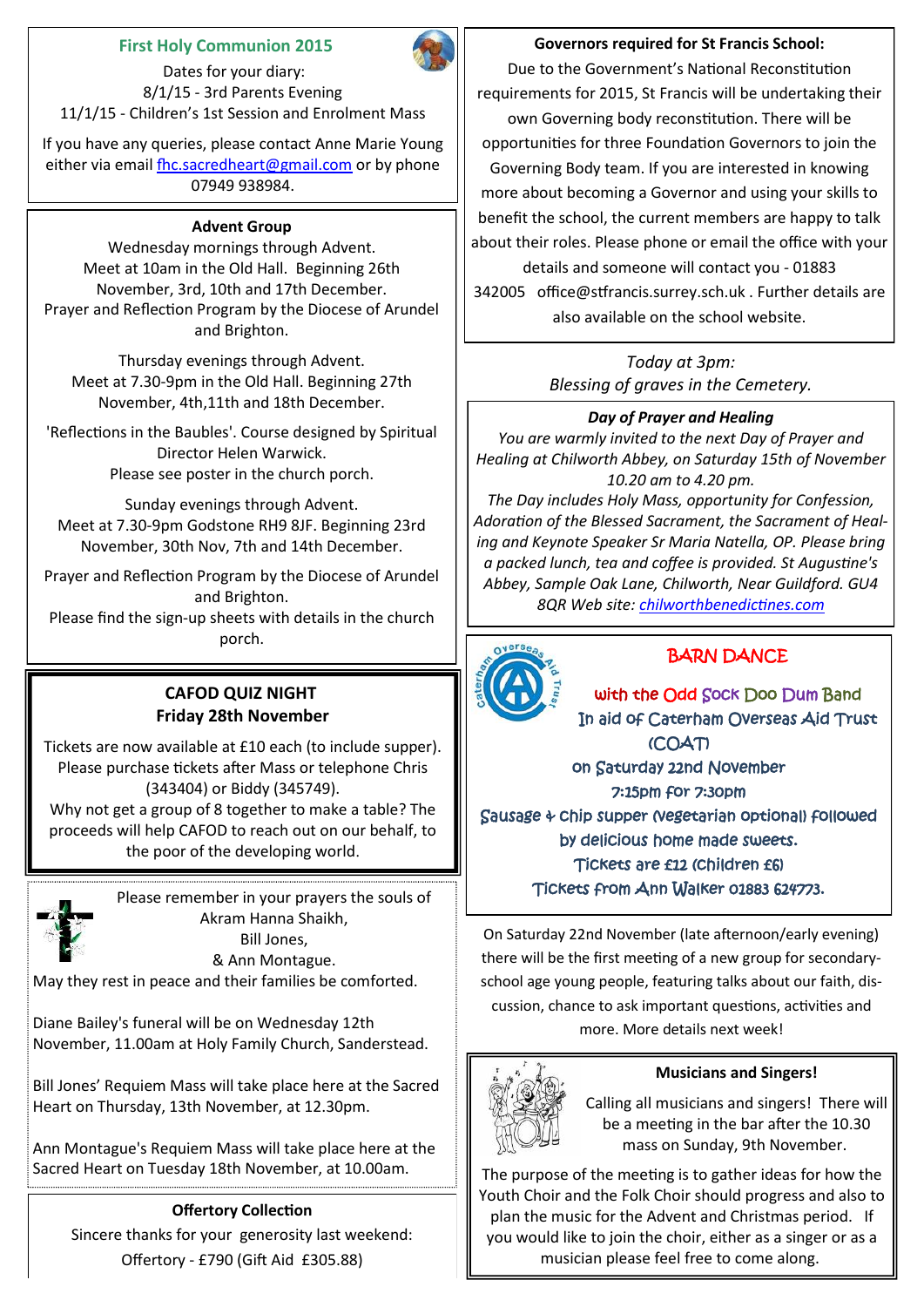#### **WHAT'S ON IN THE PARISH THIS WEEK**

- Sun 9th: 10.30am Scouting Mass Remembrance Day Parade CHILDREN'S liturgy at 9 & 10.30am Mass Coffee & Teas after 10:30am Mass (J Wadworth & C Bentley) Mon: Coffee & Tea after Mass (Old Hall) Tues: 9:15am - 11:15am Toddler Group (Old Hall) 9:15 am St Francis RC School open morning
- Thurs: 8pm 1st Baptism Preparation Class (Old Hall)
- Fri: 7:30pm 11pm Sacred Heart Club open
- Sun 16th: CHILDREN'S liturgy at 9 & 10.30am Mass Coffee & Teas after 10:30am Mass (B Keeler, G Adamson & AM Young)



**Parish Christmas Panto 2014!** Sunday 7th December 2014 at 2pm Tickets are £5 per person (free for under 2s) ON SALE AFTER SUNDAY MASSES NEXT WEEK All children must be accompanied

by a paying adult.

#### **Fr John Oliver - Oxted & Warlingham Parish Priest**

Father John is still under intensive nursing care- reflecting his continued poor health. He is in good spirits and is sustained by our prayer and good wishes. He will still not be able to receive visitors for some time yet but please do keep him in your prayers.

**N** Well done to the winners of the November Draw of the Double C Club

> £70 W and I Jones £50 Alison Maxwell £30 Anne Earl

Come a join us of coffee after the first 9am Mass in December and see the draw for the December winners being made.

#### **Pilgrimage to Rome**

We have an opportunity to join pilgrims from the Parish of the Nativity of the Lord on a pilgrimage to Rome which will take place from Monday the 14th to Friday the 18th of September 2015. Fr Aaron Spinelli will be the Spiritual Director.

Those interested are invited to attend an information evening at 20.00 on November 18th 2014 in St Joseph's Centre, 122 Ladbroke Road, Redhill, Surrey RH1 1L at which a representative of Pax Travel will take us through the planned itinerary and costs.

Alternatively to receive an information pack please contact Sean McGettrick, who is co-ordinating the pilgrimage on behalf of PNL, on 01737 767352 or via email at sean.mcgettrick@btinternet.com.



## **Your Prayers are requested for the following persons who are ill or housebound.**

Pat Knight; Kathleen & John Saunders; Helen Keogh; Daisy Hill; Connie Cronin; Christopher Browne; Kit Monk; Krista Thompson; Jane Hill; Rosemary Whale; Pam Weaver; Jimmy & Bridie Mullen; Jim & Bernie Horrocks; Margaret Robertson; Heather Tordimah; Jenny Rower; Elizabeth Daley; Eileen Lattimore; Bryan Smith; Rose Knight; Oliver Farrell; Richard Richardson; Seeta Pillay; Christopher Miles; Pat McCoy; Olive Wood; John Dunlop, Elise O'Connor, Malcolm Bowen, John Gilford & Rowland Ralph.

#### **Second collection**

Next Sunday there will be a second collection for the The Cathedral Maintenance Fund. If you make donations to the Church via direct debit please use your purple gift aid envelopes to make your donation to this second collection.

Thank you.

## **St Francis RC Primary - Open Morning** *Tuesday 11th November 2014.*

*The Headteacher will address parents at 9.15am, followed by tours of the school until 10.15am. Any prospective parents who wish to attend should contact* 

*the school office.*

#### **Tuesday 11th November 2014**

There will not be a Mass here on Tuesday as we will celebrate the Deanery Mass for Deceased Clergy at St Joseph's Church, 122 Ladbroke Road, Redhill RH1 1LF at 10am. You are warmly encouraged to come along. The coffee bar will be open after Mass.



**Baptisms** - Next week Oliver James Frith and Sadie Rose Waiton will be baptised.

'Journey of Faith - Plus' is meeting this week on Wednesday 12th November 2014 at 8pm.

#### **Jubilee Event**

Follow Me: Exploring What it Means to be a Disciple of Jesus Today - Speaker Fr Christopher Jamison, Director of the National Office of Vocation and monk of Worth Abbey on **Saturday 15th November 10am - 3:30pm at Cardinal Newman Catholic School, Upper Drive, Hove.** The day includes Talks, Mass, Adoration and Reconciliation. No booking necessary. Bring a packed lunch. To find out more, email admin@wellspringbrighton.org.uk.

We have been having a number of funerals recently in the parish, and there are a few more to come. It would be very much appreciated if some people would kindly volunteer to act as welcomers on these occasions, giving people the orders of service and directing them as needed. It is an easy and charitable job which would make things much easier. Perhaps one kind person might volunteer to act as co-ordinator. Please contact the office.